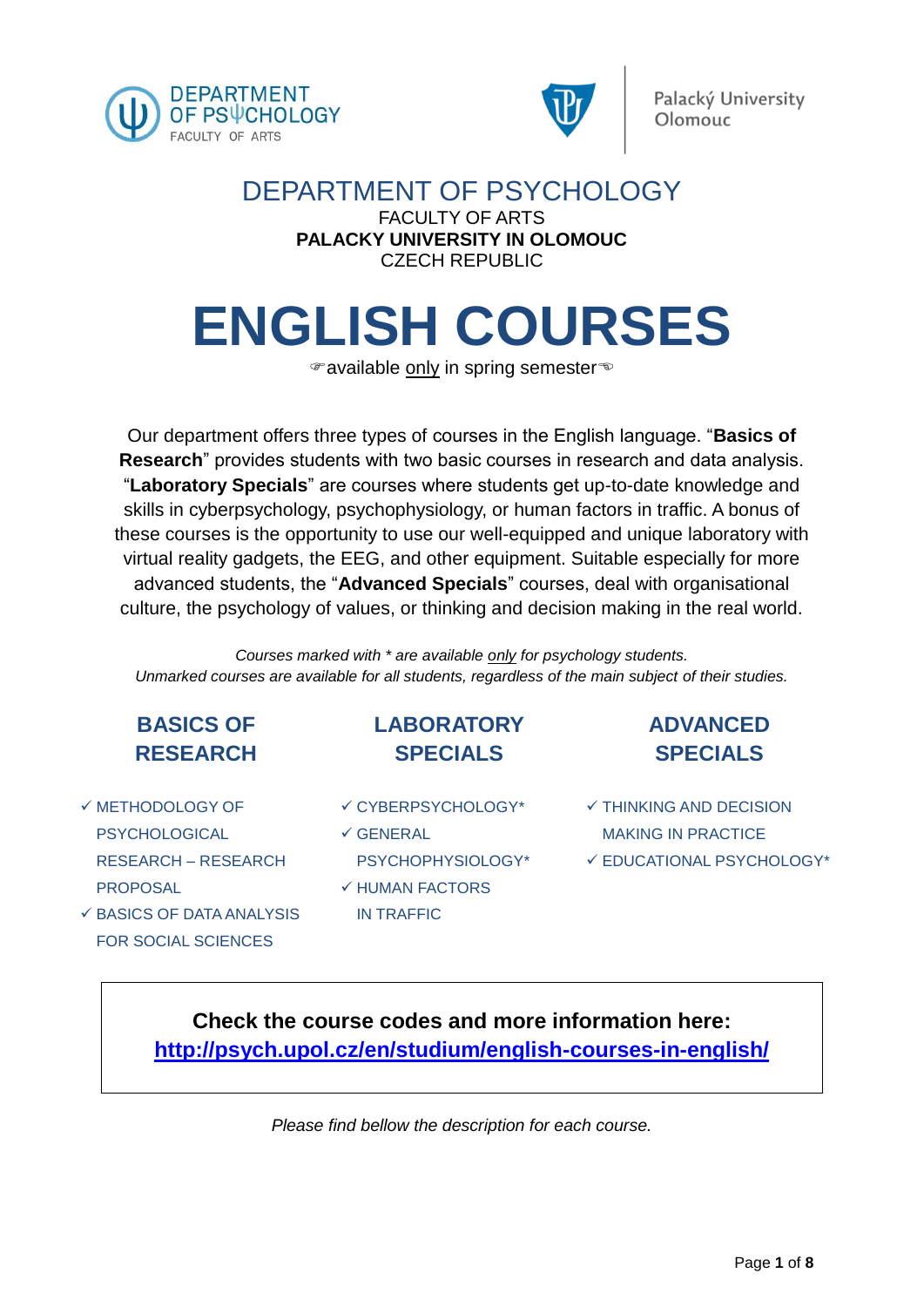



| <b>COURSE TITLE:</b>        |                  | <b>RESEARCH PROPOSAL</b>  | METHODOLOGY OF PSYCHOLOGICAL RESEARCH - |  |
|-----------------------------|------------------|---------------------------|-----------------------------------------|--|
| <b>COURSE TYPE:</b>         |                  | <b>BASICS OF RESEARCH</b> |                                         |  |
| LECTURER:                   | Miroslav Charvát |                           |                                         |  |
| MINIMAL NUMBER OF STUDENTS: |                  | 3                         | ECTS CREDITS: 3                         |  |

**METHODOLOGY OF PSYCHOLOGICAL RESEARCH –**

#### ABOUT THE COURSE:

To be a good or excellent researcher is not as difficult as one might think. The first step involves finding the right research idea. All you need is to like discussions, common sense, and some courage to share your ideas with colleagues. Through discussion possible errors in specific research plans are identified. You might experience dilemmas or dead ends at this stage, but remember, everything until this point was just a virtual walk and your muscles are still fresh. (We can't say the same about your brain, but cognitive training is good for your mental health.) Once you have your initial research questions defined you can start to move from a rough sketch to a detailed and crafted blueprint. A bit of writing and constructive feedback from your tutor can help a lot. A good proposal should contain a justification for the research, theoretical background, research objectives, a decision about the population and sample, a description of the data collection methods, appropriate analysis methods, ethical issues, and other specifics. The ability you can gain in this course is to write a realistic and persuasive research proposal which can open the chests containing funds and the gates to fame, or, if not, you can at least get a clarified plan for how to conduct your research and write your thesis.

#### COURSE STRUCTURE:

Upon completion of the course, students should:

- know the required form and content of a research proposal;
- understand the main methodological procedures in the field of psychology;
- be able to underpin their research projects theoretically by a relevant bibliographical search;
- be able to formulate a research problem, research objectives, hypotheses, or research questions;
- be capable of analysing the specific research problem, choosing appropriate methods, and giving reasons for their choice;
- be able to assess the quality of other research projects on the basis of relevant criteria.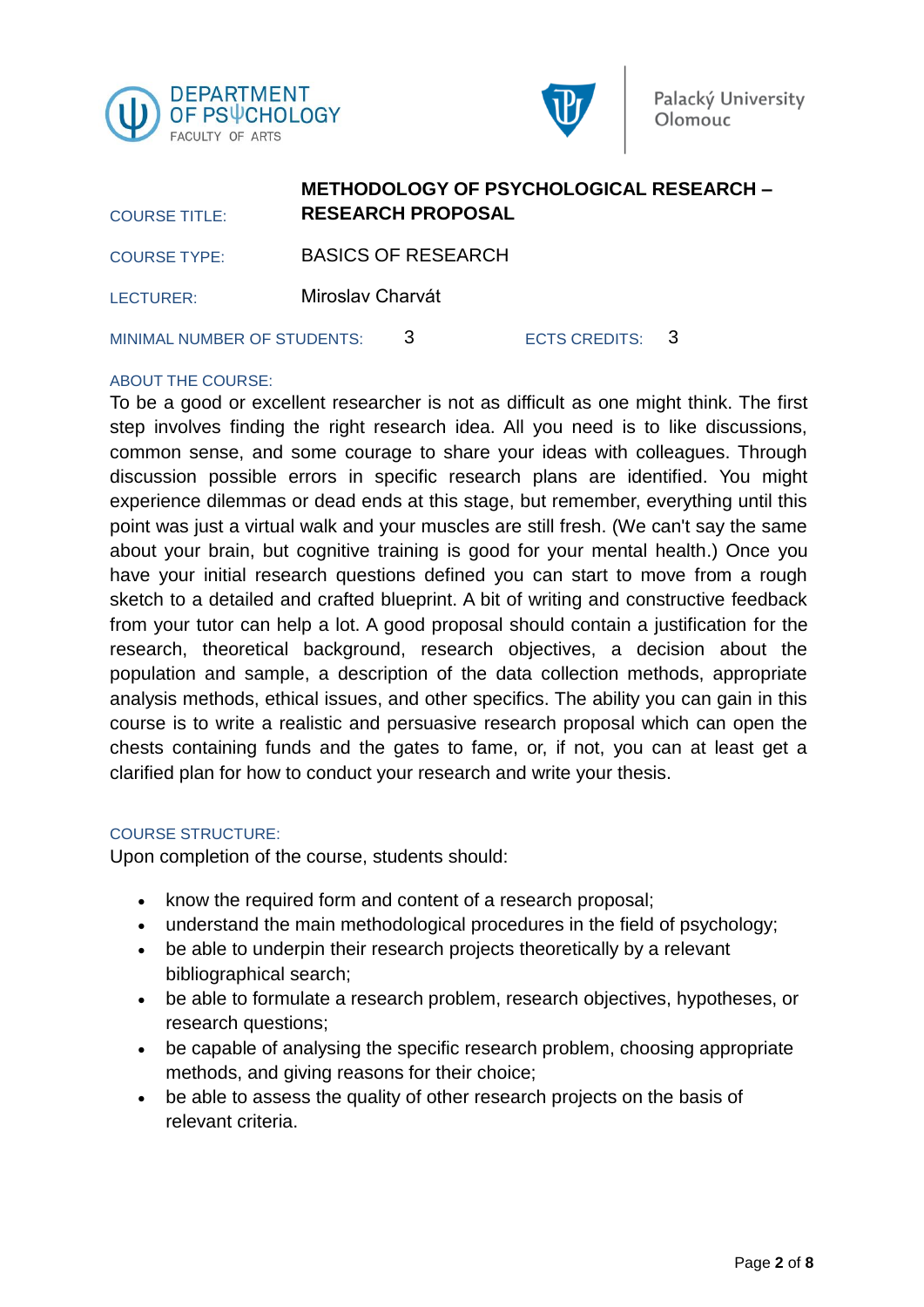



| <b>COURSE TITLE:</b>        |               |                           | <b>BASICS OF DATA ANALYSIS FOR SOCIAL SCIENCES</b> |  |
|-----------------------------|---------------|---------------------------|----------------------------------------------------|--|
| <b>COURSE TYPE:</b>         |               | <b>BASICS OF RESEARCH</b> |                                                    |  |
| LECTURER:                   | Daniel Dostál |                           |                                                    |  |
| MINIMAL NUMBER OF STUDENTS: |               | 3                         | ECTS CREDITS: 3                                    |  |

#### ABOUT THE COURSE:

This course introduces students to the basics of statistical modelling. After attending this course, student will see various statistical procedures as special cases of the general linear model. This approach enables more focused insight into the principles and assumptions of statistical hypothesis testing and parameter estimation with easier to grasp and more natural way for humanities and social sciences students.

*The course assumes basic knowledge of descriptive statistics (e.g. mean and standard deviation) and statistical inference (the logic of the null hypotheses testing with p-values).* 

- The course will cover the following topics:
- Statistical models
- Simple regression analysis and the regression curve
- Parameter estimates, the least squares method
- Determining model quality
- Qualitative independent variables, general linear model
- Interactions
- Curvilinear dependencies
- Null hypothesis tests
- Stepwise and hierarchical regression
- Competences acquired

The course provides students with one versatile tool for dealing with quantitative problems in social science research. After finishing this course students will be able to abandon usage of the most bivariate tests and replace them with more complex regression models.

#### REQUIREMENTS ON STUDENTS:

- Attendance at practical lessons
- Successfully completing assignments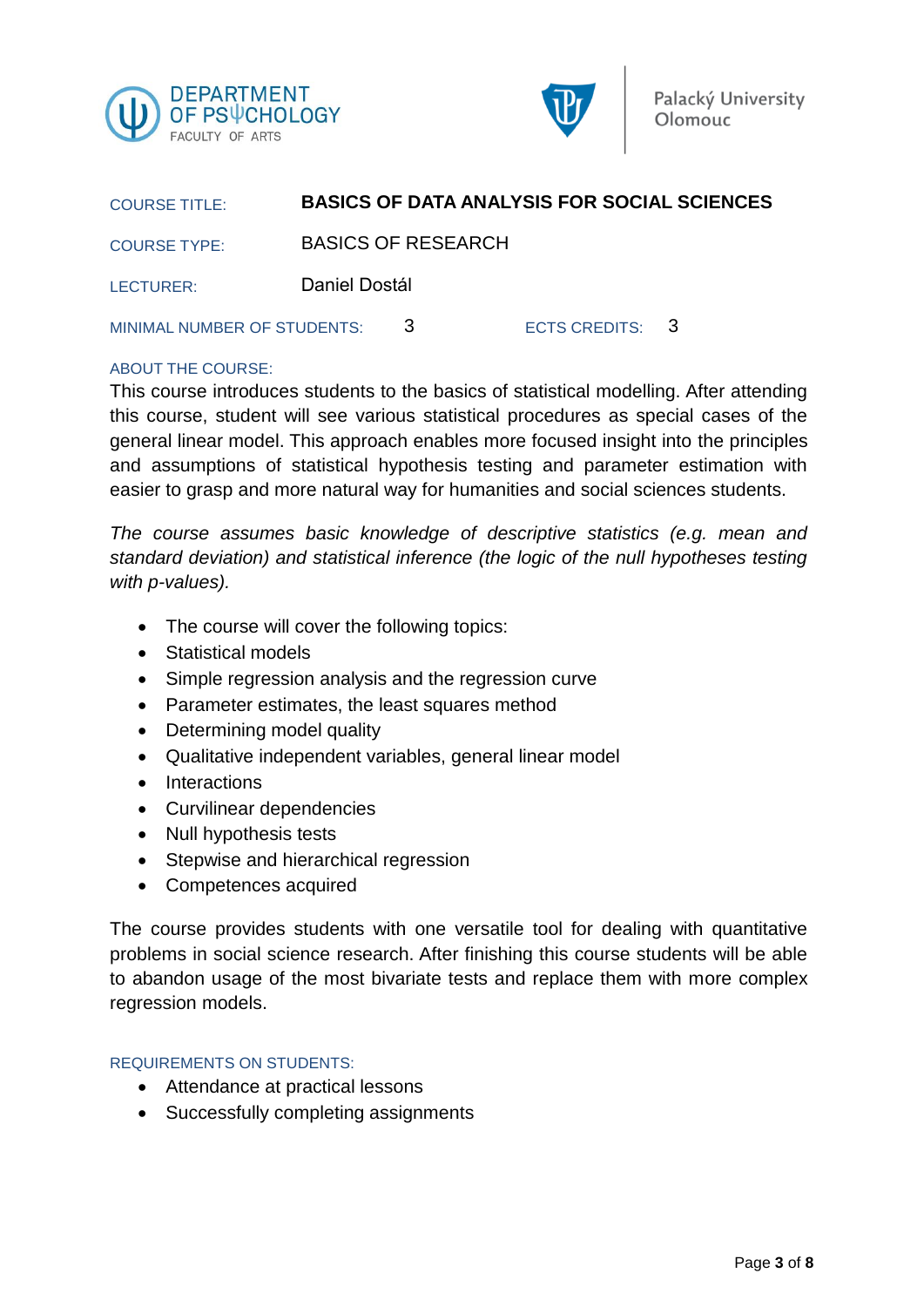



| <b>COURSE TITLE:</b>          |                            | <b>CYBERPSYCHOLOGY*</b> |                 |  |
|-------------------------------|----------------------------|-------------------------|-----------------|--|
| <b>COURSE TYPE:</b>           | <b>LABORATORY SPECIALS</b> |                         |                 |  |
| LECTURER:                     | Jan Šmahaj                 |                         |                 |  |
| MINIMAL NUMBER OF STUDENTS: 3 |                            |                         | ECTS CREDITS: 3 |  |

#### ABOUT THE COURSE:

The main objective of the Cyberpsychologycourse is to introduce to students to a "young approach" to psychology. As a result of the progressive development of information and communication technologies in daily life it is nowadays practically a necessity. Students have the opportunity to become familiar with the current knowledge about the human-cyberspace-society interaction. The main topics will focus on the positive, negative, and scientific dimensions of the use of cyberspace and virtual reality with practical implications for the field of psychology. The subject is clearly structured and divided into theoretical and practical parts. The basic terms and theories will be presented to the students. The students will become acquainted with a current overview of cyberpsychology research centres and authors who are engaged in the topic. The practical part of the course will take place in the laboratory of the Department of Psychology, which is equipped with hardware and software for experimental research and the use of virtual reality in the field of psychology. We will focus on discussion and students' active approach during the course. In addition to personal experience with virtual reality systems, the students will be motivated to become involved in group work and create their own experimental situations. The students will also be informed about the possibilities of virtual reality and how it is used in the therapeutic and counselling process but also in related fields such as medicine and neuromarketing.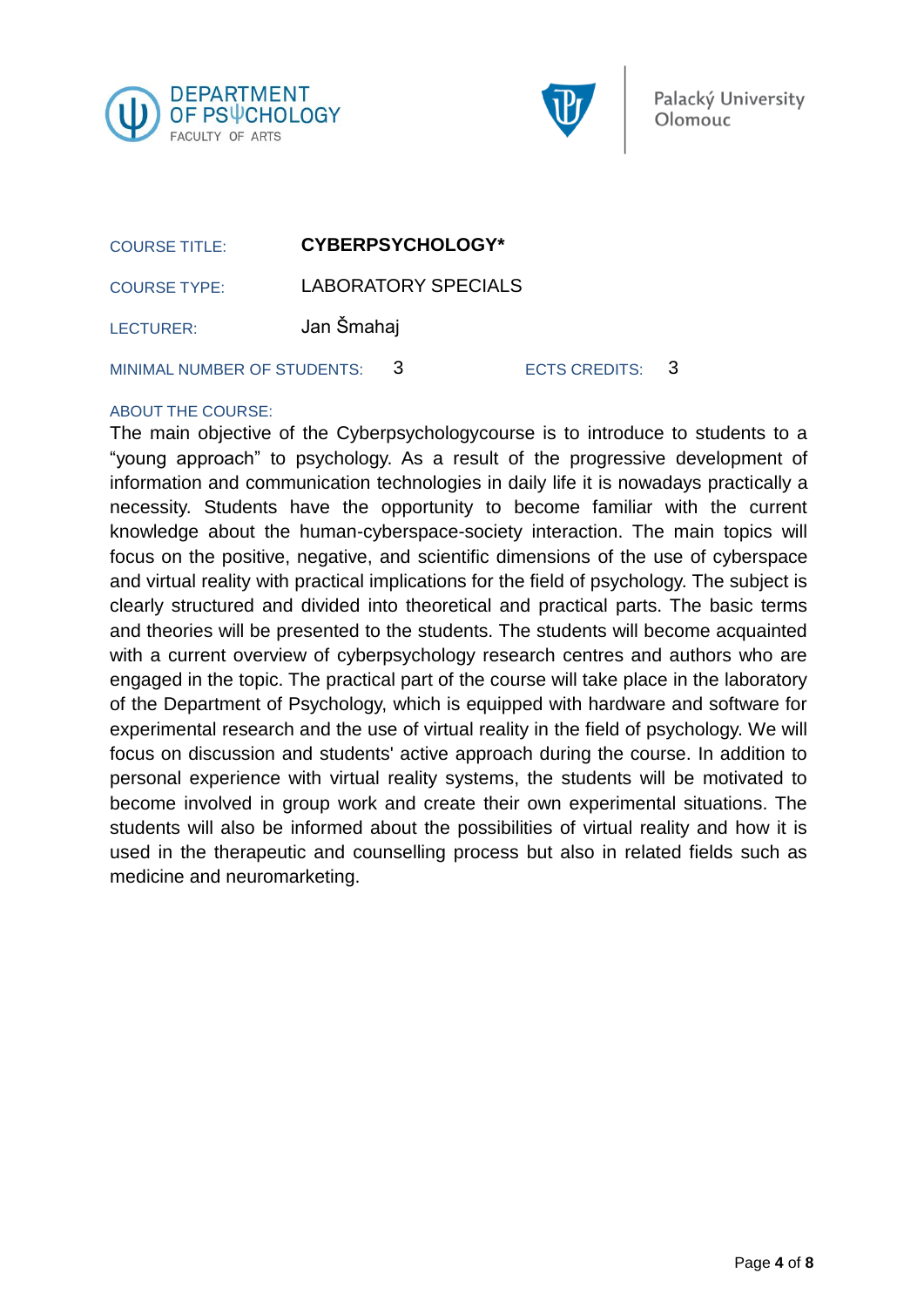



| <b>COURSE TITLE:</b>        |               | <b>GENERAL PSYCHOPHYSIOLOGY</b> |                 |  |
|-----------------------------|---------------|---------------------------------|-----------------|--|
| <b>COURSE TYPE:</b>         |               | <b>LABORATORY SPECIALS</b>      |                 |  |
| LECTURER:                   | Tomáš Dominik |                                 |                 |  |
| MINIMAL NUMBER OF STUDENTS: |               | $\mathbf b$                     | ECTS CREDITS: 3 |  |

#### ABOUT THE COURSE:

This course will provide an overview of the basic principles, theory, and applications of psychophysiological science. The course has two goals:

1) to provide an introduction to the basic theory and research in major areas of human psychophysiology, with an emphasis on the psychophysiological correlates of cognition, affect, and psychopathology; and

2) to provide an introduction to laboratory techniques and methodological principles in human psychophysiology.

For this reason, the course is designed around the use of student laboratory devices from the BIOPAC Systems, Inc.

#### COURSE STRUCTURE:

The course will involve a combination of lectures, discussion, and the students' own experiences with demonstrations and practical lessons.

Lecture topics:

- basic principles of psychophysiology
- basics of neuroanatomy and neurophysiology
- brain activity and electrodermal activity
- muscle activity and eye activity
- heart activity

For the laboratory exercises the students will be divided into groups. The lessons dealing with measurement are:

- Lesson 1: Standard & Integrated EMG (muscle activity)
- Lesson 2: Components of the ECG (Lead II) (heart activity)
- Lesson 3: Leads I, II, and III & Einthoven's Law (heart activity)
- Lesson 4: EEG Relaxation & Brain Rhythms
- Lesson 5: Alpha Rhythms in the Occipital Lobe
- Lesson 6: GSR and Polygraph
- Lesson 7: EOG Eye Movement, Saccades & Fixation
- Lesson 8: Reaction Time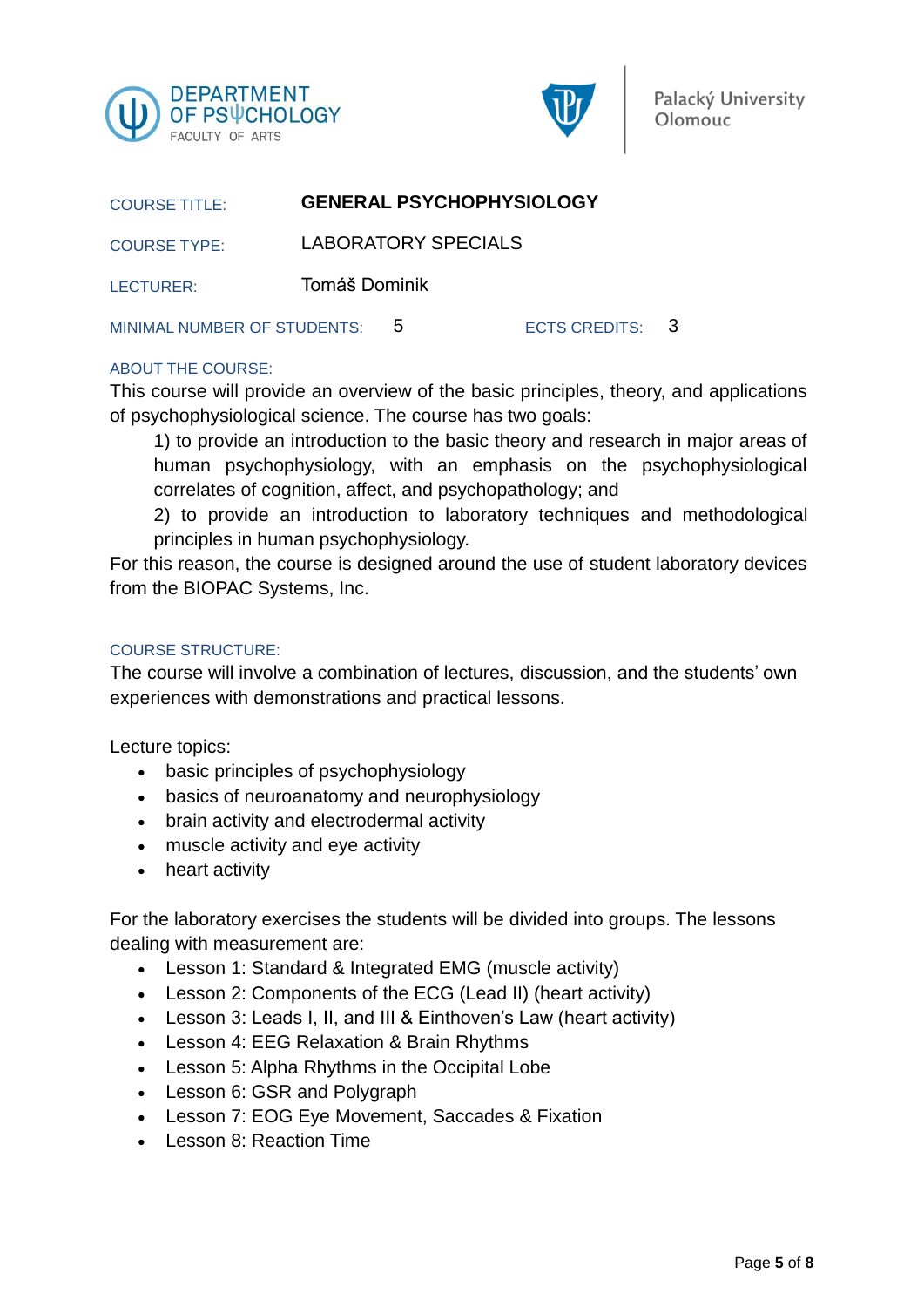



| <b>COURSE TITLE:</b>           |             |                            | <b>HUMAN FACTORS IN TRAFFIC</b><br>WHY WE ACT IN THE TRAFFIC THE WAY WE DO |  |
|--------------------------------|-------------|----------------------------|----------------------------------------------------------------------------|--|
| <b>COURSE TYPE:</b>            |             | <b>LABORATORY SPECIALS</b> |                                                                            |  |
| LECTURER:                      | Matúš Šucha |                            |                                                                            |  |
| MINIMAL NUMBER OF STUDENTS:: 5 |             |                            | ECTS CREDITS: 3                                                            |  |

#### ABOUT THE COURSE:

Did you ever wonder why people act in traffic the way they do? Why do pedestrians jaywalk in New York City and not in Copenhagen? Well, in New York City it's a way to distinguish yourself from the crowd, while in Copenhagen it's an illegal act. In New York City pedestrians look at the cars, not the lights. Or why does sounding your horn in Rome not mean the same thing as sounding it in Stockholm, why is flashing your headlights at another driver understood one way on a German autobahn and quite another way in Los Angeles? How do people drive, how do people cross the street, how are power relations made manifest in those interactions, and what sorts of patterns emerge from traffic? If you have ever asked yourself these questions, this is the course for you to sign up for!

#### COURSE STRUCTURE:

Areas that are covered in the curriculum:

- introduction to traffic psychology and its history
- road users, vulnerable road users and their behaviour
- risky behaviour in traffic and risky groups
- communication between road users
- social and cultural aspects
- the driver's personality and its assessment
- psychological fitness to drive and the ways to assess it
- rehabilitation of drivers
- driving under the influence of drugs (DUI)
- infrastructure design and human factors
- Information Technologies (ITS) in traffic
- education and training in traffic
- prevention and promotion of safety and the promotion of healthy lifestyles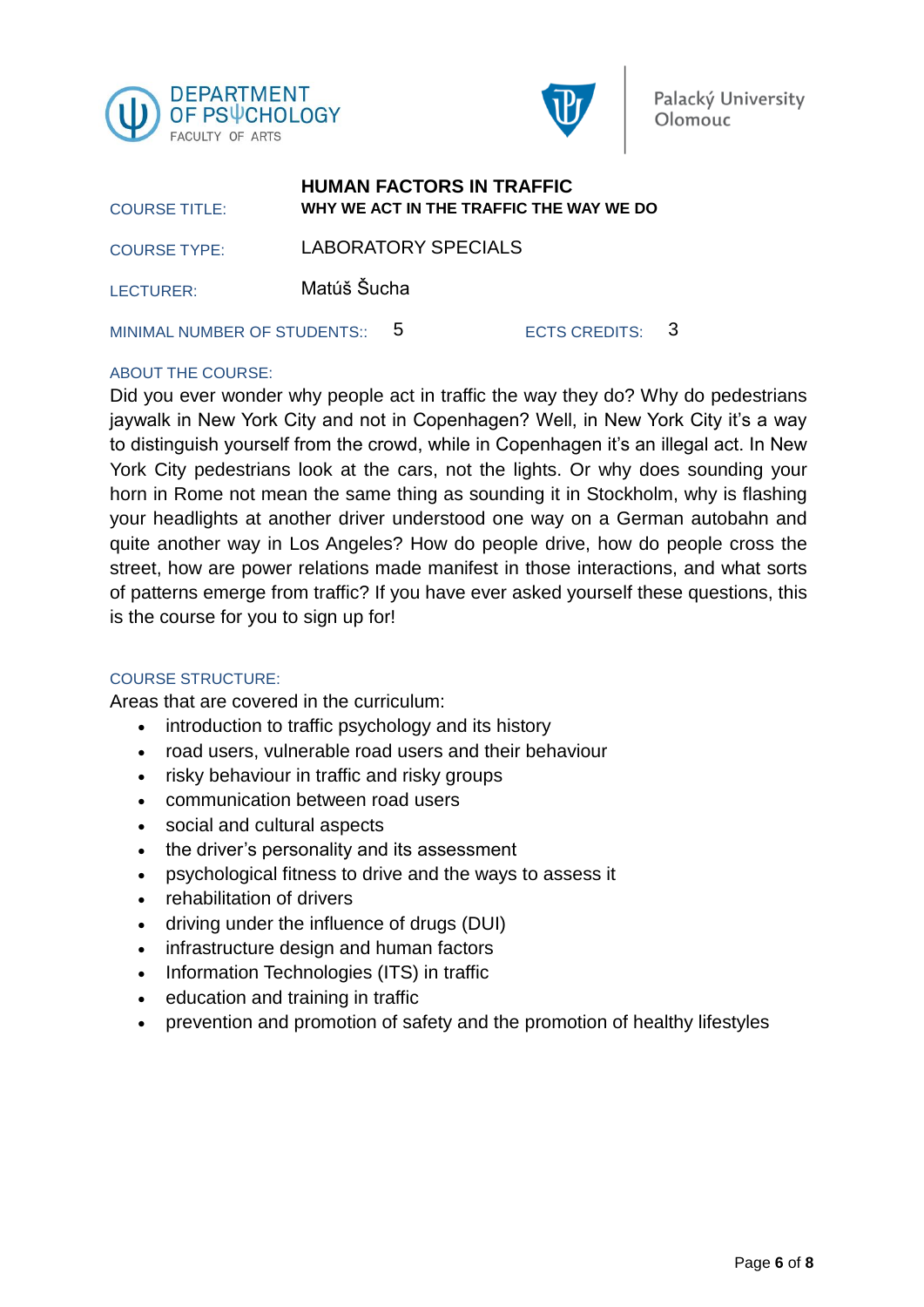



| <b>COURSE TITLE:</b>           | <b>THINKING AND DECISION MAKING IN PRACTICE</b> |                 |  |
|--------------------------------|-------------------------------------------------|-----------------|--|
| <b>COURSE TYPE:</b>            | ADVANCED SPECIALS                               |                 |  |
| LECTURER:                      | Aleš Neusar                                     |                 |  |
| MINIMAL NUMBER OF STUDENTS:: 3 |                                                 | ECTS CREDITS: 3 |  |

#### ABOUT THE COURSE:

Human thinking and decision making in personal and professional life is hardly ever purely logical or critical as we are often short of information or time or lack the capability to process the vast amount of information. Therefore, we must use various short-cuts, heuristics, or intuition – aids that are of great help but may lead us astray as well. The course is aimed at showing when "fast" intuitive thinking and decision making can be effective and, on the contrary, when it is good to "slow down" so as not to be tricked by, for example, a vendor offering a "bargain mobile phone tariff". The course covers topics such as:

- slow and fast thinking and decision making;
- the rationality and irrationality of our thinking and decision making;
- limits of the conscious and rational smartness;
- the intuitive and unconscious:
- persuasion and manipulation in everyday life;
- perception of risks and security;
- probability and causality.